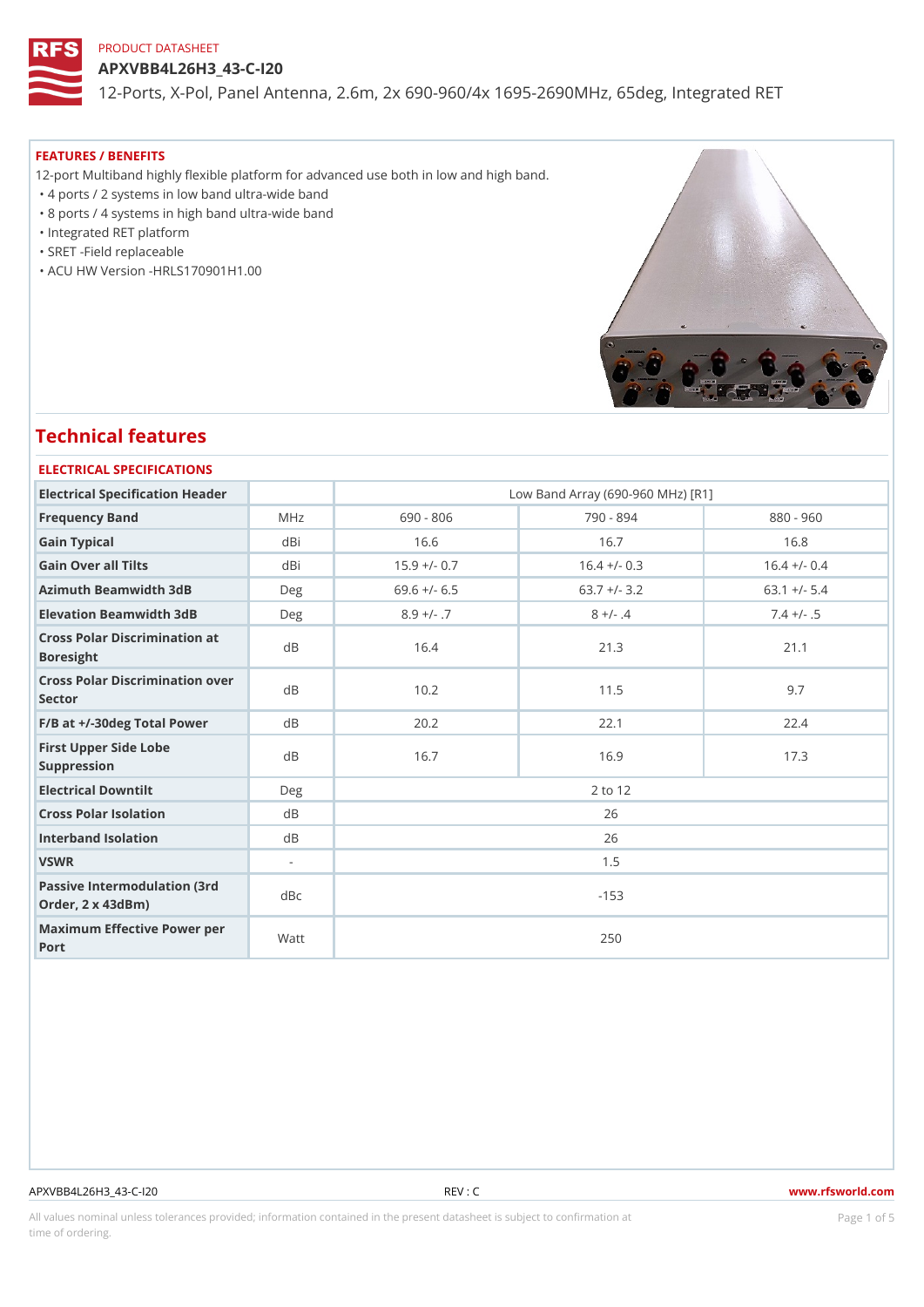APXVBB4L26H3\_43-C-I20

12-Ports, X-Pol, Panel Antenna, 2.6m, 2x 690-960/4x 1695-2690MHz, 6

| ELECTRICAL SPECIFICATIONS                                           |                |              |                |                |                                      |                                                                    |
|---------------------------------------------------------------------|----------------|--------------|----------------|----------------|--------------------------------------|--------------------------------------------------------------------|
| Electrical Specification Header                                     |                |              |                |                | Low Band Array (690-960 MHz) [R2]    |                                                                    |
| Frequency Band                                                      | M H z          | 690 - 806    |                | 790 - 894      |                                      | 880 - 960                                                          |
| Gain Typical                                                        | dBi            | 16.6         |                | 16.8           |                                      | 16.9                                                               |
| Gain Over all Tilts                                                 | dBi            | $16 +/- 0.6$ |                | $16.5 +/- 0.3$ |                                      | $16.6 +/- 0.3$                                                     |
| Azimuth Beamwidth 3dB                                               | Deg            |              | $68.7 +/- 7.6$ | $62.1 +/- 3.3$ |                                      | $60.4$ +/- 4.3                                                     |
| Elevation Beamwidth 3dB                                             | Deg            |              | $8.7 +/- .7$   | $7.9 +/- .4$   |                                      | $7.2 +/- .5$                                                       |
| Cross Polar Discrimination at<br><b>Boresight</b>                   |                | 16.6         |                | 21.6           |                                      | 21.7                                                               |
| Cross Polar Discrimination over<br>Sector                           |                | 10           |                | 11.4           |                                      | 9.7                                                                |
| $F/B$ at $+/-30$ deg Total Powerd B                                 |                | 20.4         |                | 22.5           |                                      | 22.8                                                               |
| First Upper Side Lobe<br>Suppression                                | d B            | 14.7         |                | 16.2           |                                      | 15.5                                                               |
| Electrical Downtilt                                                 | Deg            |              |                | 2 to 12        |                                      |                                                                    |
| Cross Polar Isolation                                               | d B            |              |                | 26             |                                      |                                                                    |
| Interband Isolation                                                 | d B            |              |                | 26             |                                      |                                                                    |
| VSWR                                                                | $\sim$         |              |                | 1.5            |                                      |                                                                    |
| Passive Intermodulation (3rd dBc<br>Order, 2 x 43dBm)               |                |              |                | $-153$         |                                      |                                                                    |
| Maximum Effective Power per<br>Port                                 |                |              |                | 250            |                                      |                                                                    |
| ELECTRICAL SPECIFICATIONS                                           |                |              |                |                |                                      |                                                                    |
| Electrical Specification Header                                     |                |              |                |                | High Band Array (1695-2690 MHz) [Y1] |                                                                    |
| Frequency Band                                                      | M H z          |              |                |                |                                      | 1695 - 1830 1850 - 1990 1920 - 2170 2300 - 2400 2490 - 2690        |
| Gain Typical                                                        | dBi            | 17.7         | 18.2           | 19.4           | 18.7                                 | 18.2                                                               |
| Gain Over all Tilts                                                 | dBi            | $17 + (-0.7$ |                |                |                                      | $17.7$ +/- 0.5 18.5 +/- 0.9 18.2 +/- 0.5 17.7 +/- 0.5              |
| Azimuth Beamwidth 3dB                                               | Deg            |              |                |                |                                      | $63.2 +/- 6.7 61.5 +/- 7.1 58.4 +/- 5.4 53.7 +/- 4.5 57.1 +/- 5.2$ |
| Elevation Beamwidth 3dB                                             | Deg            | $5.4 +/- .5$ | $5 +/- .3$     | $4.6 +/- .4$   | $4.1 +/-$ . 2                        | $3.9 +/- .2$                                                       |
| Cross Polar Discrimination at<br><b>Boresight</b>                   |                | 19.6         | 23.7           |                | $20.2$ 15.4                          | 18.9                                                               |
| Cross Polar Discrimination over<br>Sector                           |                | 4.7          | 9.4            | 4.7            | 0.8                                  | 1.9                                                                |
| F/B at +/-30deg Total PowerdB                                       |                | 26.7         | 26.4           | 26             | 26.2                                 | 25.4                                                               |
| First Upper Side Lobe<br>Suppression                                | d B            | 18.8         | 18.7           | 18.9           | 19                                   | 17.1                                                               |
| Electrical Downtilt                                                 | Deg            |              |                | 2 to 12        |                                      |                                                                    |
| Cross Polar Isolation                                               | d B            |              |                | 26             |                                      |                                                                    |
| Interband Isolation                                                 | d B            |              |                | 28             |                                      |                                                                    |
| VSWR                                                                | $\blacksquare$ |              |                | $1.5$          |                                      |                                                                    |
| Passive Intermodulation (3rd dBc)<br>Order, 2 x 43dBm); dBc; - 153; |                |              |                | $-153$         |                                      |                                                                    |
| Maximum Effective Power per<br>Port                                 |                |              |                | 200            |                                      |                                                                    |

APXVBB4L26H3\_43-C-I20 REV : C www.rfsworld.com

All values nominal unless tolerances provided; information contained in the present datasheet is subject to Pcaognéio 21 matio time of ordering.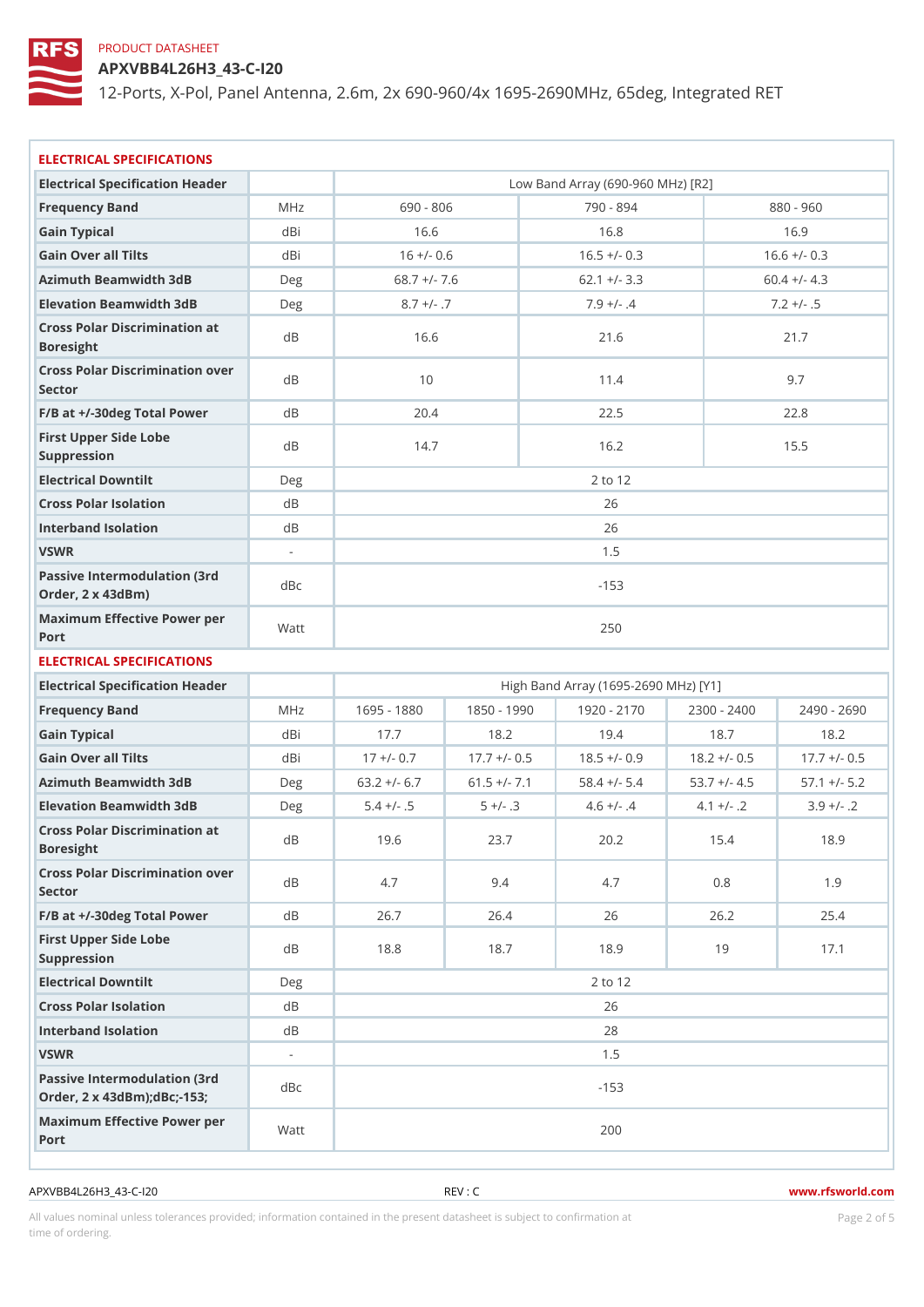APXVBB4L26H3\_43-C-I20

12-Ports, X-Pol, Panel Antenna, 2.6m, 2x 690-960/4x 1695-2690MHz, 6

| ELECTRICAL SPECIFICATIONS                                |                          |              |                                        |                                      |               |                                                                    |
|----------------------------------------------------------|--------------------------|--------------|----------------------------------------|--------------------------------------|---------------|--------------------------------------------------------------------|
| Electrical Specification Header                          |                          |              |                                        | High Band Array (1695-2690 MHz) [Y2] |               |                                                                    |
| Frequency Band                                           | M H z                    |              |                                        |                                      |               | 1695 - 1830 1850 - 1990 1920 - 2170 2300 - 2400 2490 - 2690        |
| Gain Typical                                             | dBi                      | 16.8         | 17.1                                   | 18.5                                 | 18.4          | 18.6                                                               |
| Gain Over all Tilts                                      | dBi                      |              | $16.2 +/- 0.6 16.6 +/- 0.5 17.5 +/- 1$ |                                      | $18 +/- 0.4$  | $17.8$ +/- 0.8                                                     |
| Azimuth Beamwidth 3dB                                    | Deg                      |              |                                        |                                      |               | $66.5 +/-$ 6.9 67.1 +/- 3.4 65.3 +/- 5.8 58.7 +/- 4.3 59.7 +/- 7.6 |
| Elevation Beamwidth 3dB                                  | Deg                      | $6.7 +/- .5$ | $6.2 +/- .4$                           | $5.8 +/- .6$                         | $5.2 +/- .3$  | $4.7 + (-.3)$                                                      |
| Cross Polar Discrimination at<br>Boresight               |                          | 23.1         | 29.6                                   | 24.6                                 | 20.7          | 18.9                                                               |
| Cross Polar Discrimination over<br>Sector                |                          | 12.7         | 12.7                                   | 8.7                                  | 6.5           | $\overline{4}$                                                     |
| $F/B$ at $+/-30$ deg Total Powerd B                      |                          | 25.3         | 24.9                                   | 26.4                                 | 29            | 28.1                                                               |
| First Upper Side Lobe<br>Suppression                     | d B                      | 14.9         | 16.6                                   | 17.7                                 | 20.1          | 15.3                                                               |
| Electrical Downtilt                                      | Deg                      |              |                                        | 2 to 12                              |               |                                                                    |
| Cross Polar Isolation                                    | d B                      |              |                                        | 26                                   |               |                                                                    |
| Interband Isolation                                      | d B                      |              |                                        | 28                                   |               |                                                                    |
| VSWR                                                     | $\overline{\phantom{a}}$ |              |                                        | 1.5                                  |               |                                                                    |
| Passive Intermodulation (3rd dBc<br>Order, 2 x 43dBm)    |                          |              |                                        | $-153$                               |               |                                                                    |
| Maximum Effective Power per<br>Port                      |                          |              |                                        | 200                                  |               |                                                                    |
| ELECTRICAL SPECIFICATIONS                                |                          |              |                                        |                                      |               |                                                                    |
| Electrical Specification Header                          |                          |              |                                        | High Band Array (1695-2690 MHz) [Y3] |               |                                                                    |
| Frequency Band                                           | M H z                    |              |                                        |                                      |               | 1695 - 1830 1850 - 1930 1920 - 2170 2300 - 2400 2490 - 2690        |
| Gain Typical                                             | dBi                      | 17.7         | 18.3                                   | 19.4                                 | 18.7          | 18.3                                                               |
| Gain Over all Tilts                                      | dBi                      | $17 + (-0.7$ |                                        |                                      |               | $17.7 +/- 0.6$ 18.5 +/- 0.9 18.2 +/- 0.5 17.7 +/- 0.6              |
| Azimuth Beamwidth 3dB                                    | Deg                      |              |                                        |                                      |               | $62.2 + (-6.6 60.9 + (-6.4 58.5 + (-5.5 53.5 + (-3.7 56.6 + (-4.6$ |
| Elevation Beamwidth 3dB                                  | Deg                      | $5.4 +/- .5$ | $4.9 +/- .3$                           | $4.5 +/- .3$                         | $4.1 +/-$ . 2 | $3.9 +/-$ . 2                                                      |
| Cross Polar Discrimination at<br>Boresight               | <b>QR</b>                | 19.3         | 20.5                                   | 20.9                                 | 16.5          | 23                                                                 |
| Cross Polar Discrimination over<br>Sector                |                          | $5.2$        | $9.8$                                  | 5.3                                  | 1.1           | $2.5$                                                              |
| F/B at +/-30deg Total PowerdB                            |                          | $2\,6$ . $6$ | 27.2                                   | 25.9                                 | 26            | 26.4                                                               |
| First Upper Side Lobe<br>Suppression                     | d B                      | 18.4         | 18.4                                   | 18.4                                 | 19.6          | 17.6                                                               |
| Electrical Downtilt                                      | Deg                      |              |                                        | 2 to 12                              |               |                                                                    |
| Cross Polar Isolation                                    | d B                      |              |                                        | 26                                   |               |                                                                    |
| Interband Isolation                                      | d B                      |              |                                        | 28                                   |               |                                                                    |
| VSWR                                                     | $\blacksquare$           |              |                                        | 1.5                                  |               |                                                                    |
| Passive Intermodulation (3rd<br>dBc<br>Order, 2 x 43dBm) |                          |              |                                        | $-153$                               |               |                                                                    |
| Maximum Effective Power per<br>Port                      |                          |              |                                        | 200                                  |               |                                                                    |

APXVBB4L26H3\_43-C-I20 REV : C www.rfsworld.com

All values nominal unless tolerances provided; information contained in the present datasheet is subject to Pcaognéioßh Ssti time of ordering.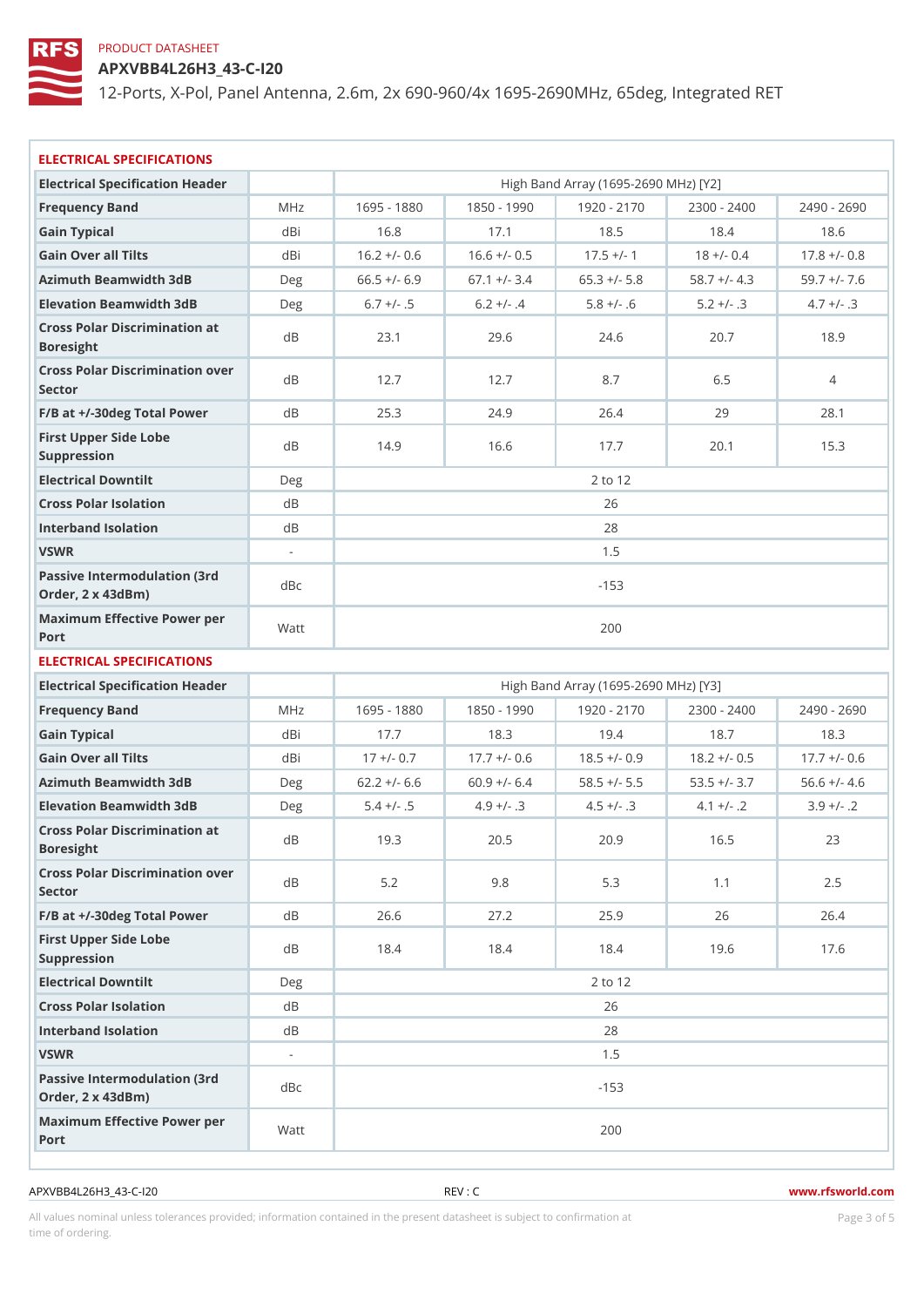APXVBB4L26H3\_43-C-I20

12-Ports, X-Pol, Panel Antenna, 2.6m, 2x 690-960/4x 1695-2690MHz, 6

| ELECTRICAL SPECIFICATIONS                                      |                             |               |                                                        |                                       |                |                                                                                |  |  |
|----------------------------------------------------------------|-----------------------------|---------------|--------------------------------------------------------|---------------------------------------|----------------|--------------------------------------------------------------------------------|--|--|
| Electrical Specification Header                                |                             |               |                                                        | High Band Array (1695-2690 MHz) [Y4]  |                |                                                                                |  |  |
| Frequency Band                                                 | M H z                       |               |                                                        |                                       |                | 1695 - 1880 1850 - 1990 1920 - 2170 2300 - 2400 2490 - 2690                    |  |  |
| Gain Typical                                                   | dBi                         | 16.3          | 16.5                                                   | 17.7                                  | 17.4           | 17.3                                                                           |  |  |
| Gain Over all Tilts                                            | dBi                         |               |                                                        |                                       |                | $15.9 +/- 0.4$ 16.1 + $/- 0.4$ 16.9 + $/- 0.8$ 17.2 + $/- 0.2$ 16.8 + $/- 0.5$ |  |  |
| Azimuth Beamwidth 3dB                                          | Deg                         |               | $63.4$ +/- 6.1 67.2 +/- 2.2 63.8 +/- 4.2 62.1 +/- 2    |                                       |                | $66.9$ +/- 2.9                                                                 |  |  |
| Elevation Beamwidth 3dB                                        | Deg                         | $6.8 +/- .5$  | $6.3 +/- .5$                                           | $5.8 +/- .4$                          | $5.1 +/- .3$   | $4.9 +/-$ . 2                                                                  |  |  |
| Cross Polar Discrimination at<br>Boresight                     |                             | 17.9          | 17.1                                                   | 17.2                                  | 18.6           | 14.6                                                                           |  |  |
| Cross Polar Discrimination over<br>Sector                      |                             | 13.1          | 12.3                                                   | 8.1                                   | 7.2            | 4.3                                                                            |  |  |
| $F/B$ at $+/-30$ deg Total Powerd B                            |                             | 27.7          | 25.5                                                   | 25.3                                  | 27.2           | 26.5                                                                           |  |  |
| First Upper Side Lobe<br>Suppression                           | d B                         | 17.3          | 19.6                                                   | 16.8                                  | 20.7           | 14                                                                             |  |  |
| Electrical Downtilt                                            | Deg                         |               |                                                        | $0$ to 10                             |                |                                                                                |  |  |
| Cross Polar Isolation                                          | d B                         |               | 26                                                     |                                       |                |                                                                                |  |  |
| Interband Isolation                                            | d B                         |               | 28                                                     |                                       |                |                                                                                |  |  |
| VSWR                                                           | $\sim$                      |               |                                                        | 1.5                                   |                |                                                                                |  |  |
| Passive Intermodulation (3rd<br>Order, 2 x 43dBm); dBc; - 153; | d B c                       |               | $-153$                                                 |                                       |                |                                                                                |  |  |
| Maximum Effective Power per<br>Port                            |                             |               | 250                                                    |                                       |                |                                                                                |  |  |
| ELECTRICAL SPECIFICATIONS                                      |                             |               |                                                        |                                       |                |                                                                                |  |  |
| Impedance                                                      | $Oh$ m                      |               | 50                                                     |                                       |                |                                                                                |  |  |
| Polarization                                                   | Deg                         |               | ±45°                                                   |                                       |                |                                                                                |  |  |
| MECHANICAL SPECIFICATIONS                                      |                             |               |                                                        |                                       |                |                                                                                |  |  |
| Dimensions - H x W x D                                         | $mm$ (in)                   |               |                                                        | 2750 x 468 x 168 (108.3 x 18.4 x 6.6) |                |                                                                                |  |  |
| Weight (Antenna Only)                                          | kg (lb)                     |               |                                                        | 45.6(100.5)                           |                |                                                                                |  |  |
| Weight (Mounting Hardware kg (Ib)<br>0nly)                     |                             |               |                                                        | 9(19.8)                               |                |                                                                                |  |  |
| Packing size- HxWxD                                            | $mm$ (in)                   |               | 3070 x 583 x 298 (120.9 x 23 x 11.7)                   |                                       |                |                                                                                |  |  |
| Shipping Weight                                                | kg (lb)                     |               | 61 (134.5)                                             |                                       |                |                                                                                |  |  |
| Connector type                                                 |                             |               | 12 x 4.3-10 female/bottom + 2 AISG connectors (1 male, |                                       |                |                                                                                |  |  |
| Radome Material / Color                                        |                             |               | Fiber Glass / Light Grey RAL7035                       |                                       |                |                                                                                |  |  |
| TESTING AND ENVIRONMENTAL                                      |                             |               |                                                        |                                       |                |                                                                                |  |  |
| Temperature Range                                              | $^{\circ}$ C ( $^{\circ}$ F |               |                                                        | $-40$ to 60 ( $-40$ to 140)           |                |                                                                                |  |  |
| Lightning protection                                           |                             |               | Direct Ground                                          |                                       |                |                                                                                |  |  |
| Survival/Rated Wind Velocikm/h                                 |                             |               |                                                        | 200 (150)                             |                |                                                                                |  |  |
| Wind Load @ Rated Wind FroNt                                   |                             |               |                                                        | 1185                                  |                |                                                                                |  |  |
| Wind Load @ Rated Wind Sidd                                    |                             |               |                                                        | 525                                   |                |                                                                                |  |  |
| Wind Load @ Rated Wind ReaN                                    |                             |               |                                                        | 1325                                  |                |                                                                                |  |  |
| ORDERING INFORMATION                                           |                             |               |                                                        |                                       |                |                                                                                |  |  |
| Order No.                                                      |                             | Configuration |                                                        |                                       |                | Mounting HardwaMeunting Pipe D am Stheimpping Weight                           |  |  |
| APXVBB4L26H3 43-C-I20Internal RET(ACU-20-H1A2PBM50-HS          |                             |               |                                                        |                                       | $50 - 125$ m m | 61.0 kg                                                                        |  |  |
| APXVBB4L26H3_43-C-120                                          |                             |               | REV : C                                                |                                       |                | www.rfsworld.cor                                                               |  |  |

All values nominal unless tolerances provided; information contained in the present datasheet is subject to Pcapgeins Antional time of ordering.